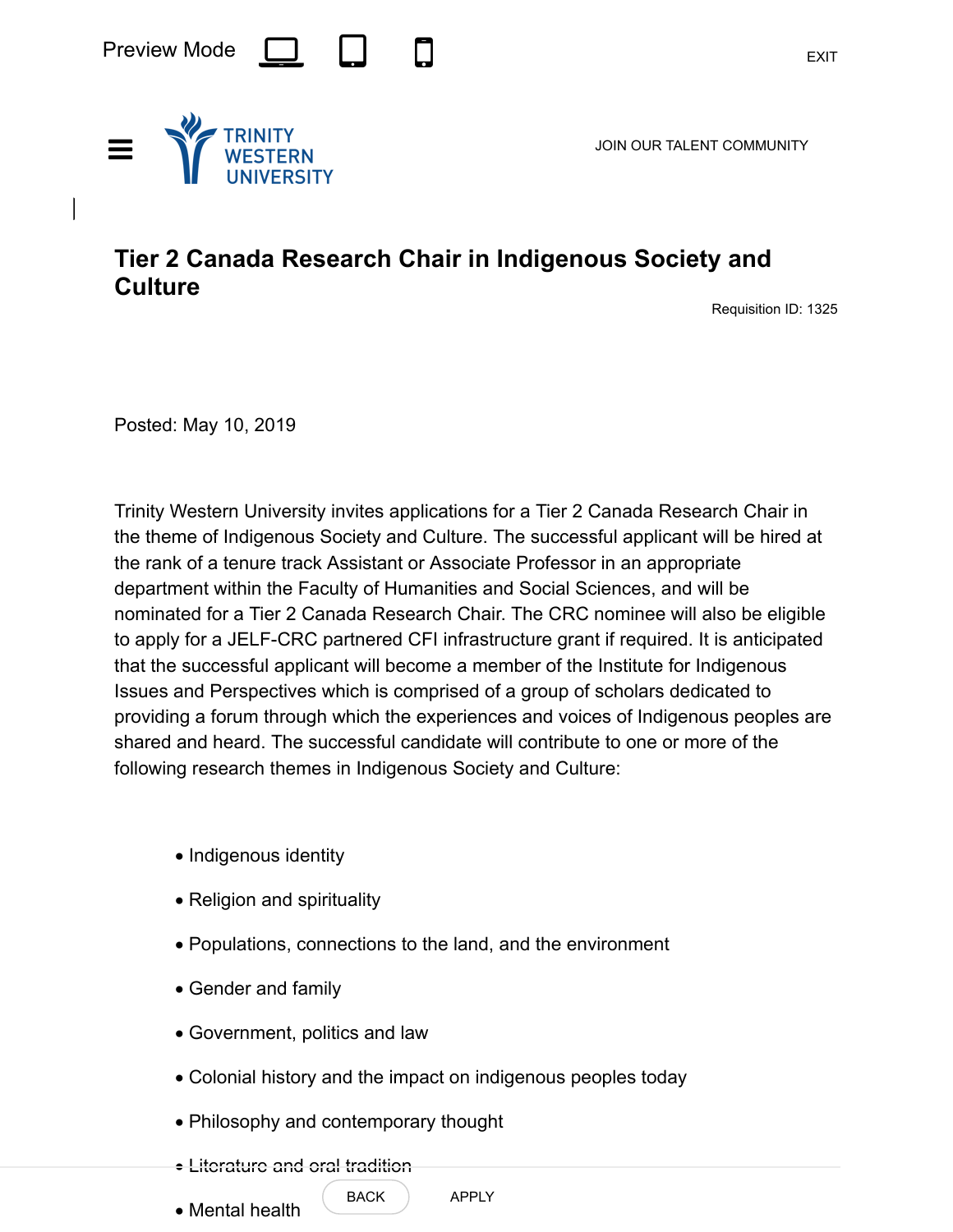· Indigenous issues in global society

Qualifications, responsibilities, and expectations of the successful candidate include, but are not limited to:

- a Ph.D. in the humanities or social science related field;
- · demonstrated collaboration with indigenous communities;
- · demonstrated leadership and networking skills;
- · potential to attract and train graduate and undergraduate researchers;
- · a strong track record of peer-reviewed publications and/or research impacts;

· commitment to preparing a CRC application that articulates an original, innovative, and high quality research program;

Applications should include:

- a cover letter highlighting the applicant's qualifications;
- a complete CV;
- a statement of research interests;
- a statement of teaching philosophy;

Please apply and submit materials by clicking 'Apply' above.

Tier 2 Chairs are intended for exceptional emerging scholars (i.e., candidates have been an active researcher in their field for fewer than 10 years at the time of nomination). Applicants who are more than 10 years from having earned their highest degree (and where career breaks exist, such as maternity, parental or extended sick leave, clinical training, etc.) may have their eligibility for a Tier 2 Chair assessed through the program's Tier 2 Justification (http://www.chairs-chaires.gc.ca/program[programme/nomination-mise\\_en\\_candidature-eng.aspx#s3\) process. Trinity Wester](http://www.chairs-chaires.gc.ca/program-programme/nomination-mise_en_candidature-eng.aspx#s3)n University recognizes that such career interruptions may have a legitimate impact on research productivity and outcomes. Applicants are encouraged to explain any interruptions or slow-downs in research activity in their cover letter as these will be [taken into consideration during the selection process. Please consult the Program](http://www.chairs-chaires.gc.ca/program-programme/nomination-mise_en_candidature-eng.aspx)

BACK APPLY